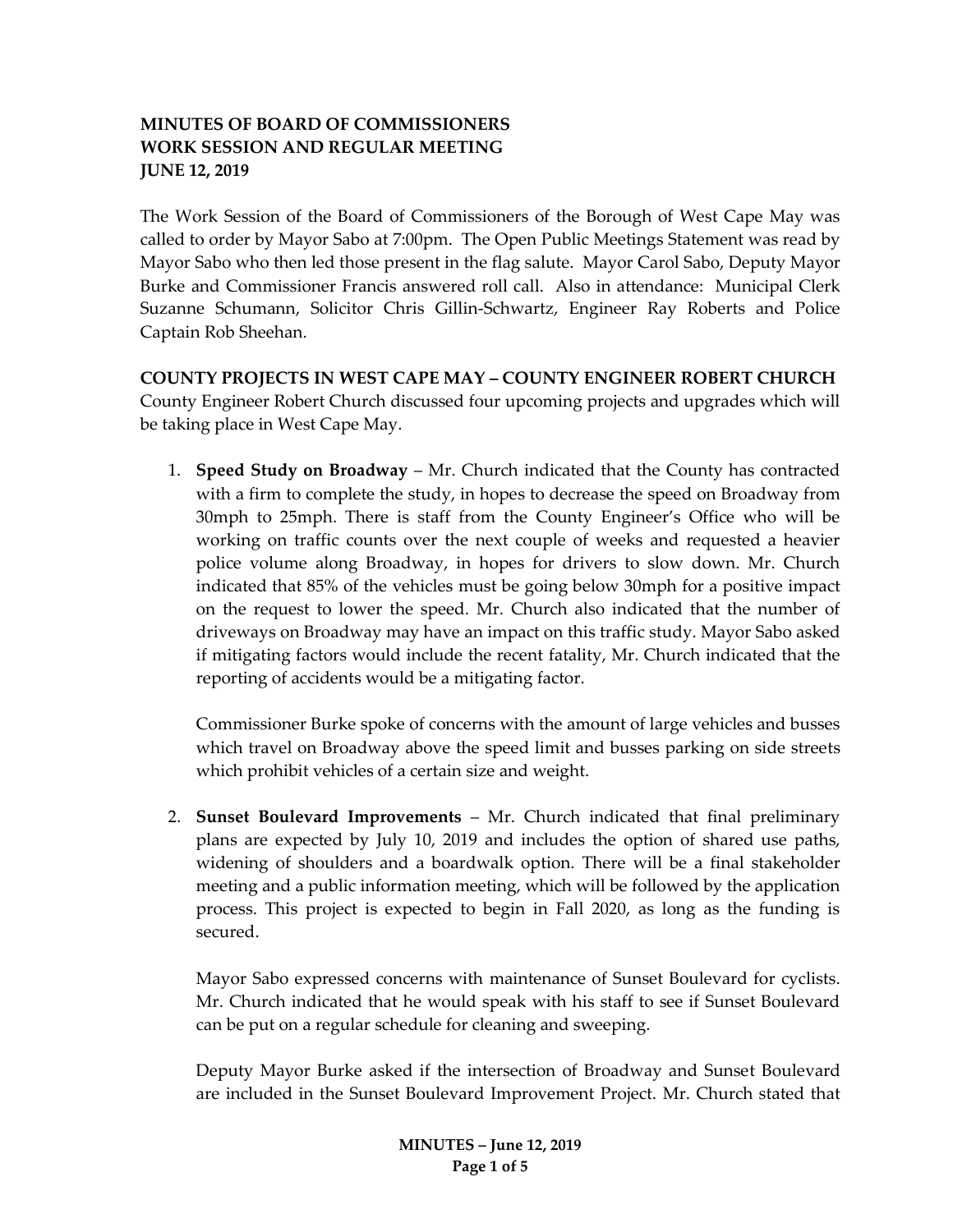this is not part of the project but may be included in the maintenance funding available in the fall.

- 3. **Roundabout** Mr. Church indicated that this project is funded through the Highway Safety Improvements Program ("HSIP") and that the funding was not available in 2019, but hopes to be available in 2020.
- 4. **Ditch Cleaning**  The County Engineering Department plans to work with the County Mosquito Commission to open outfalls in the crossings through the meadows. Commissioner Francis asked if there would be a change in pipe size for drainage. Mr. Church indicated that there would be no change in pipe size, as these pipes run through yards, most of which property owners may not be aware of. Mayor Sabo indicated that this will be part of a larger scope of drainage improvements which have been previously discussed. Mr. Church expressed the potential need for a new Pump Station in the City of Cape May, which could be jointly applied for through a FEMA Grant with the City of Cape May. Mayor Sabo asked Engineer Roberts to follow up with Mr. Church on this matter.

Deputy Mayor Burke stated that he appreciates the communication responsiveness of the County Engineer with the Borough.

Mayor Sabo mentioned the request for a crosswalk in the vicinity of 847 Broadway. Jackie Makowicz stated that there are safety concerns for tenants and owners who try to cross the street to walk or bike down Broadway. Ms. Makowicz expressed concerns with parking in designated bike lanes along Broadway. Mayor Sabo stated that cyclists have the right to share the road and there is a need for education relative to same. Engineer Roberts indicated that there are no designated bike lanes on Broadway. Mayor Sabo suggested using back roads, rather than Broadway when walking or biking to the beach. Commissioner Francis suggested signage to direct cyclists towards suggested bike routes. Mr. Church mentioned that MUTCD may have available bike route signage which could be used.

Deputy Mayor Burke stated that it is nice to see bridges and infrastructure being updated throughout the County.

#### **ENGINEER'S REPORT**

**WORK SESSION OLD BUSINESS** Protection of Borough Owned Property: Nothing new to report.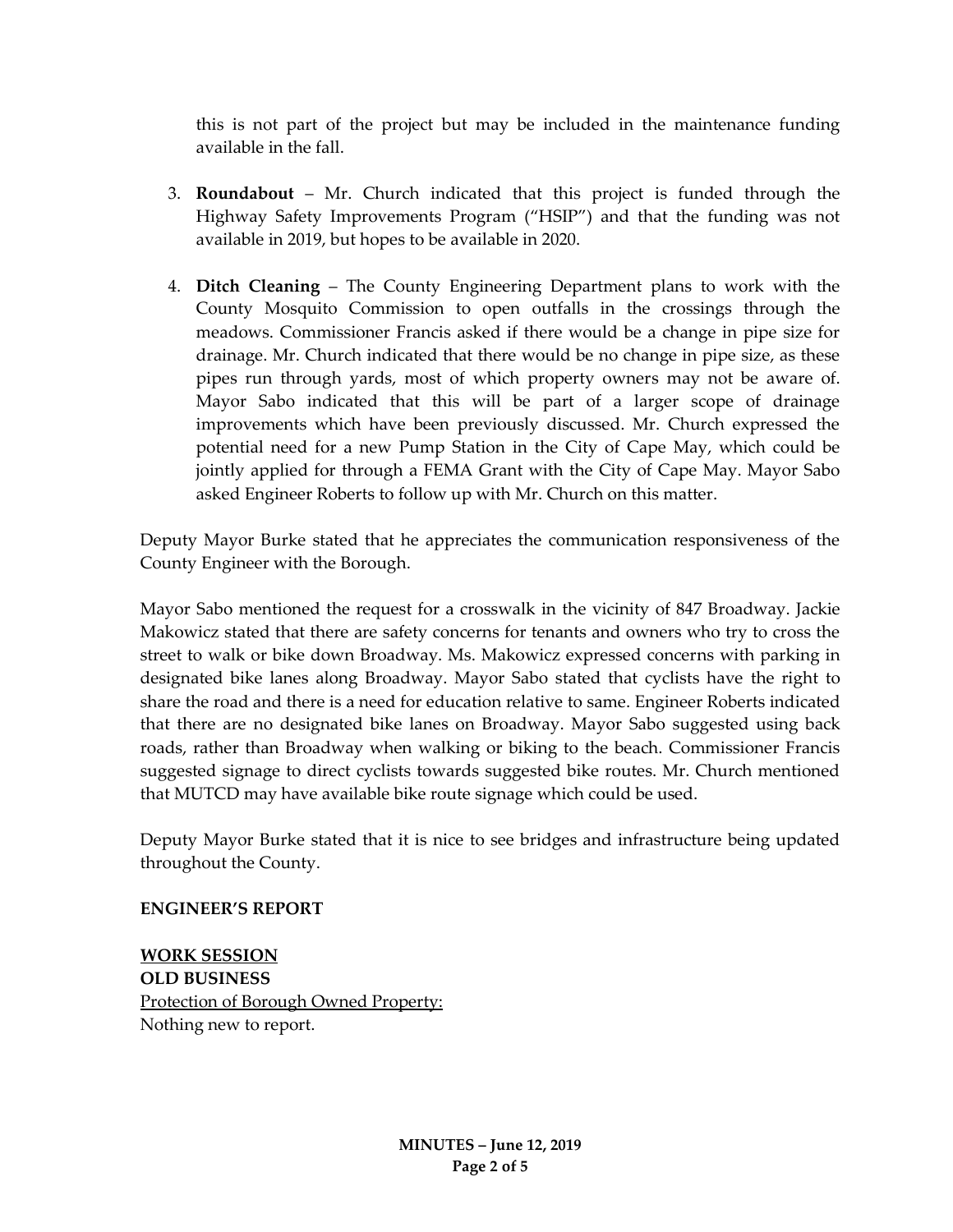## Reconstruction of West Drive:

Engineer Roberts indicated that the project is ready to move forward, pending availability of funds from the Borough. Advertising would have to be done in August, for an award in September for the project to be completed in the fall of 2019.

## Safe Routes to School Project:

Engineer Roberts indicated that this project is a federally funded grant and the grant covers construction fees for the project. Clerk Schumann stated that there is a Resolution on the agenda authorizing Remington Vernick Engineers to move forward with this project.

## **NEW BUSINESS:**

# Historic Preservation Commission – Demolition Procedure:

Solicitor Gillin-Schwartz made suggestions to revise the Borough Code to be in compliance with state statute to strengthen the ordinance to comply with the Municipal Land Use Law. Deputy Mayor Burke expressed concern with preserving historical sites in the Borough. Solicitor Gillin-Schwartz stated that the Historic Preservation Commission is required to review all applications and approve as deemed necessary. Solicitor Gillin-Schwartz indicated that this process applies to all properties located within the Historic Preservation District.

## Grant Opportunity – NJDOT FY2020 State Aid Program:

Engineer Roberts outlined the four streets which are remaining on the list for improvements: Oak Street, Old Fourth Avenue, Third Avenue and Goldbeaten Alley. Mayor Sabo would like to follow up with residents on Oak Street to find out whether they would like the Borough to move forward with the improvements. Engineer Roberts suggested that the other Alleys in the Borough should be reviewed and tied together with improvements to Goldbeaten Alley. Engineer Roberts believes that Third Avenue would be the better choice, as it is a busier street for thru traffic and would be the best case for presenting a "case of need". The Mayor and Commissioners asked to table the Resolution to move forward with this grant application and will discuss further at the June 26<sup>th</sup> meeting. The streets which are decided to not be included in the grant application can be included in the bond ordinance for the 2019 capital improvement projects.

#### Parking on Congress Street:

Engineer Roberts reviewed possible options for improving parking on Congress Avenue, as per a resident complaint which was received. Mayor Sabo stated that this area is limited for parking with restaurants in the area and does not believe it is appropriate to make any revisions at this time. Commissioner Francis asked if it was possible to reclaim the grassy/sandy area to provide more room for parking. Mayor Sabo asked Deputy Mayor Burke to speak with Public Works about cleaning up the edges of the street.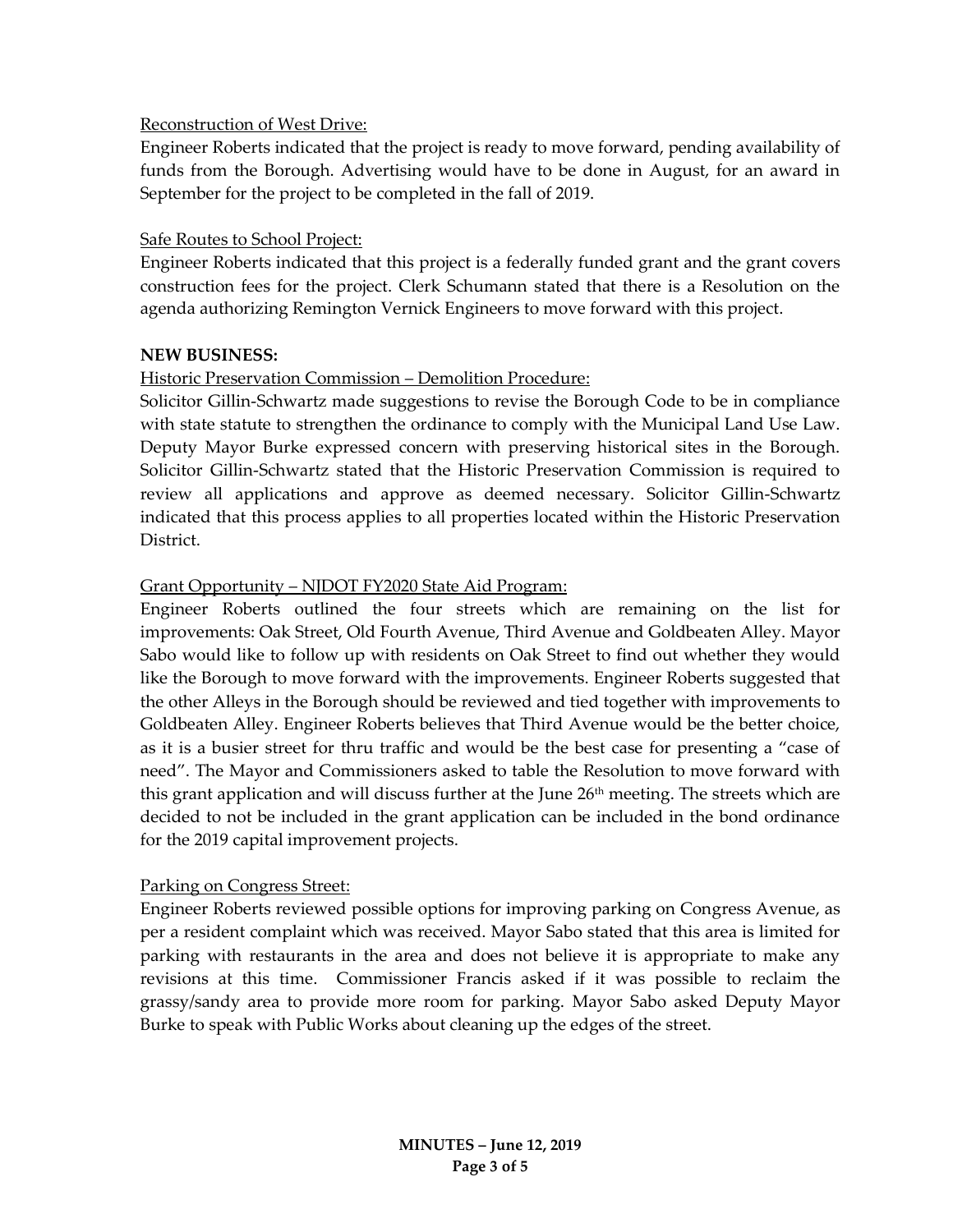#### Discussion of 2019 Capital Improvement Projects:

This discussion was tied into the discussion with the NJDOT2020 State Aid Program Grant Opportunity.

## **PUBLIC PORTION:**

NONE

The Work Session concluded at 8:30pm.

# **REGULAR MEETING**

## **CONSENT AGENDA**

On motion of Commissioner Francis, seconded by Deputy Mayor Burke, the following Consent Agenda was unanimously approved on roll call vote.

#### Minutes:

May 22, 2019 Work Session and Regular Meeting

## Ordinances for Introduction and Publication:

565-19 **\*\*TABLED\*\*** An Ordinance Amending Section 30 of the Borough Code Regarding Trees

# Resolutions:

| .      |                                                                             |
|--------|-----------------------------------------------------------------------------|
| 105-19 | Insertion of Special Item of Revenue Pursuant to N.J.S.A. 40A:4-87, Chapter |
|        | 159 (Clean Communities Grant)                                               |
| 106-19 | Annual Renewal of Liquor License for 2019-2020 - West Cape Liquor, LLC      |
|        | (Exit Zero)                                                                 |
| 107-19 | Approving Catering Permit - Chamberlain Hospitality Group, Inc.             |
| 108-19 | Requesting the County of Cape May to Install Crosswalk in the Vicinity of   |
|        | 847 Broadway - County Road 626                                              |
| 109-19 | Final Release of Surety Bond; JTG Group - Block 50, Lots 1.01, 1.02 and 2   |
| 110-19 | ** TABLED** Authorizing Professional Services Agreement with Remington      |
|        | Vernick Engineers for FY2020 NJDOT State Aid Program Grant Application      |
| 111-19 | Authorizing Professional Engineering Services for 2018 Capital Improvement  |
|        | Projects, Safe Routes to School program, West Cape May Elementary School    |
|        | Pedestrian Safety Improvements Project                                      |
| 112-19 | <b>Bill Payment</b>                                                         |